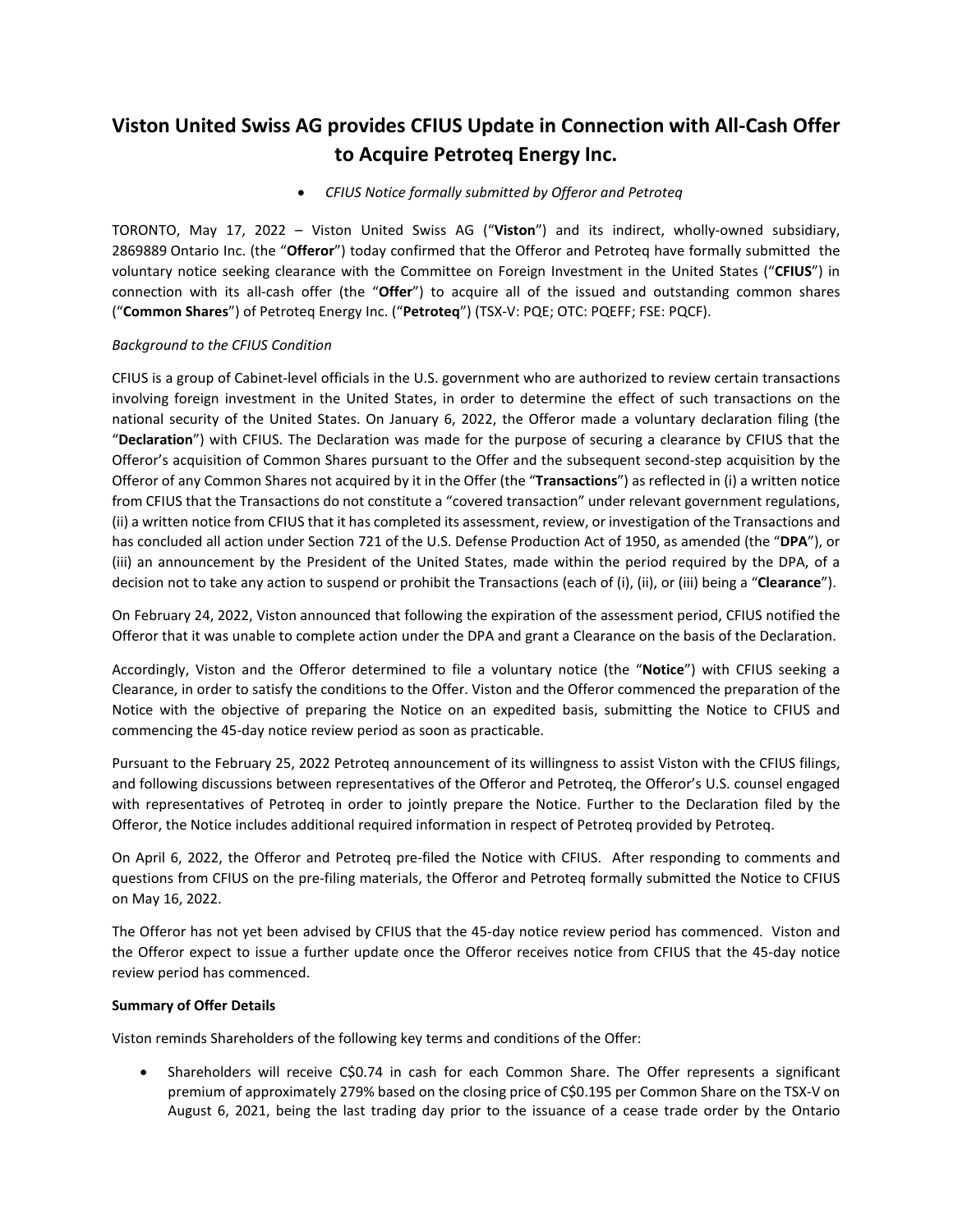Securities Commission at which time the TSX-V halted trading in the Common Shares. The Offer also represents a premium of approximately 1,032% to the volume weighted average trading price of C\$0.065 per Common Share on the TSX-V for the 52-weeks preceding the German voluntary public purchase offer in April 2021.

- The Offer is expressed in Canadian dollars but Shareholders may elect to receive their consideration in the U.S. dollar equivalent amount.
- The Offer is currently open for acceptance until 5:00 p.m. (Toronto time) on June 17, 2022, unless the Offer is extended, accelerated or withdrawn by the Offeror in accordance with its terms.
- Registered Shareholders may tender by sending their completed Letter of Transmittal, share certificates or DRS statements and any other required documents to Kingsdale, as Depositary and Information Agent. Registered Shareholders are encouraged to contact Kingsdale promptly to receive guidance on the requirements and assistance with tendering.
- Beneficial Shareholders should provide tender instructions and currency elections to their financial intermediary. Beneficial Shareholders may also contact Kingsdale for assistance.
- The Offer is subject to specified conditions being satisfied or waived by the Offeror. These conditions include, without limitation: the Canadian statutory minimum tender condition of at least 50% +1 of the outstanding Common Shares being validly deposited under the Offer and not withdrawn (this condition cannot be waived); at least 50% +1 of the outstanding Common Shares on a fully diluted basis being validly deposited under the Offer and not withdrawn; the Offeror having determined, in its reasonable judgment, that no Material Adverse Effect exists; and receipt of all necessary regulatory approvals. Assuming that the statutory minimum tender condition is met and all other conditions are met or waived, the Depositary will pay Shareholders promptly following the public announcement of take-up and pay.

### **For More Information and How to Tender Shares to the Offer**

Shareholders who hold Common Shares through a broker or intermediary should promptly contact them directly and provide their instructions to tender to the Offer, including any U.S. dollar currency election. Taking no action and not accepting the Offer comes with significant risks of shareholder dilution and constrained share prices. The deadline for Shareholders to tender their shares is currently June 17, 2022.

For assistance or to ask any questions, Shareholders should visit [www.petroteqoffer.com](http://www.petroteqoffer.com/) or contact Kingsdale Advisors, the Information Agent and Depositary in connection with the Offer, within North America toll-free at 1- 866-581-1024, outside North America at 1-416-867-2272 or by e-mail at [contactus@kingsdaleadvisors.com.](mailto:contactus@kingsdaleadvisors.com)

#### **Advisors**

The Offeror has engaged Gowling WLG (Canada) LLP to advise on certain Canadian legal matters and Dorsey & Whitney LLP to advise on certain U.S. legal matters. Kingsdale Advisors is acting as Information Agent and Depositary.

#### **About the Offeror**

The Offeror is an indirect, wholly-owned subsidiary of Viston, a Swiss company limited by shares (AG) established in 2008 under the laws of Switzerland. The Offeror was established on September 28, 2021 under the laws of the Province of Ontario. The Offeror's registered office is located at 100 King Street West, Suite 1600, 1 First Canadian Place, Toronto, Ontario, Canada M5X 1G5. The registered and head office of Viston is located at Haggenstreet 9, 9014 St. Gallen, Switzerland.

Viston was created to invest in renewable energies and clean technologies, as well as in the environmental protection industry. Viston aims to foster innovative technologies, environmentally-friendly and clean fossil fuels and to help shape the future of energy. Since October 2008, Viston has undertaken its research, development and transfer initiatives in Saint Gallen, Switzerland. Viston has been working to optimize and adapt these technologies to current market requirements to create well-engineered products. Viston's work also includes the determination of technical and economic risks, as well as the search for financing opportunities.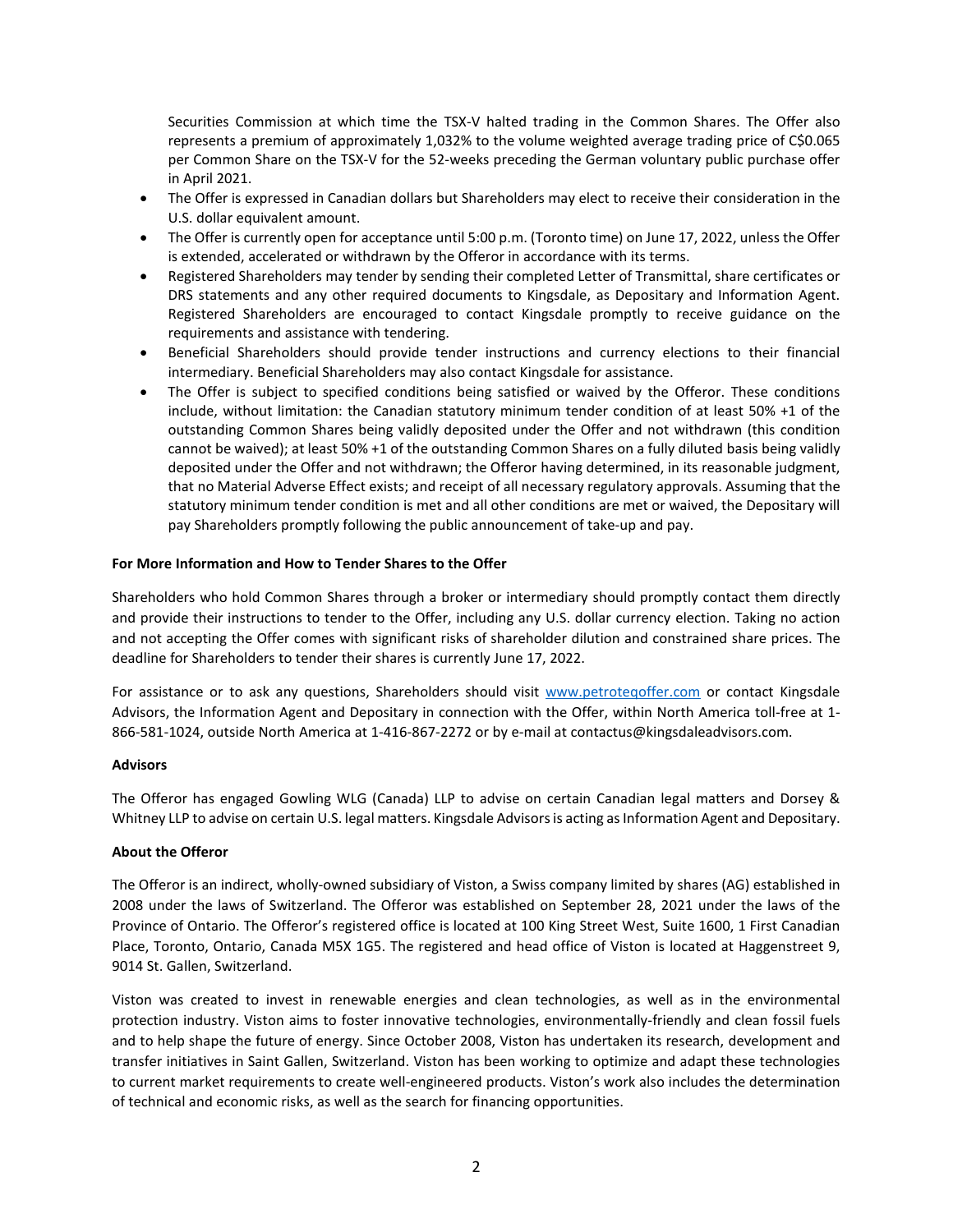#### **Caution Regarding Forward-Looking Statements**

Certain statements contained in this news release contain "forward-looking information" and are prospective in nature. Forward-looking information is not based on historical facts, but rather on current expectations and projections about future events, and are therefore subject to risks and uncertainties that could cause actual results to differ materially from the future results expressed or implied by the forward-looking information. Often, but not always, forward-looking information can be identified by the use of forward-looking words such as "plans", "expects", "intends", "anticipates", or variations of such words and phrases or statements that certain actions, events or results "may", "could", "should", "would", "might" or "will" be taken, occur or be achieved. Forwardlooking information contained in this news release includes, but is not limited to, statements relating to the expectations regarding the process for, and timing of, obtaining regulatory approvals; expectations relating to the Offer; estimations regarding the issued and outstanding Common Shares, including as measured on a fully-diluted basis; and the satisfaction or waiver of the conditions to consummate the Offer.

Although the Offeror and Viston believe that the expectations reflected in such forward-looking information are reasonable, such statements involve risks and uncertainties, and undue reliance should not be placed on such statements. Certain material factors or assumptions are applied in making forward-looking information, and actual results may differ materially from those expressed or implied in such statements. Important factors that could cause actual results, performance or achievements of the Offeror or the completion of the Offer to differ materially from any future results, performance or achievements expressed or implied by such forward-looking information include, among other things, the ultimate outcome of any possible transaction between Viston and Petroteq, including the possibility that Petroteq will not accept a transaction with Viston or enter into discussions regarding a possible transaction, actions taken by Petroteq, actions taken by security holders of Petroteq in respect of the Offer, that the conditions of the Offer may not be satisfied or waived by Viston at the expiry of the Offer period, the ability of the Offeror to acquire 100% of the Common Shares through the Offer, the ability to obtain regulatory approvals and meet other closing conditions to any possible transaction, including any necessary shareholder approvals, potential adverse reactions or changes to business relationships resulting from the announcement, pendency or completion of the Offer transaction or any subsequent transaction, competitive responses to the announcement or completion of the Offer, unexpected costs, liabilities, charges or expenses resulting from the proposed transaction, exchange rate risk related to the financing arrangements, litigation relating to the proposed transaction, the inability to engage or retain key personnel, any changes in general economic and/or industry-specific conditions, industry risk, risks inherent in the running of the business of the Offeror or its affiliates, legislative or regulatory changes, Petroteq's structure and its tax treatment, competition in the oil & gas industry, obtaining necessary approvals, financial leverage for additional funding requirements, capital requirements for growth, interest rates, dependence on skilled staff, labour disruptions, geographical concentration, credit risk, liquidity risk, changes in capital or securities markets and that there are no inaccuracies or material omissions in Petroteq's publicly available information, and that Petroteq has not disclosed events which may have occurred or which may affect the significance or accuracy of such information. These are not necessarily all of the important factors that could cause actual results to differ materially from those expressed in any of the Offeror's forward-looking information. Other unknown and unpredictable factors could also impact its results. Many of these risks and uncertainties relate to factors beyond the Offeror's ability to control or estimate precisely. Consequently, there can be no assurance that the actual results or developments anticipated by the Offeror will be realized or, even if substantially realized, that they will have the expected consequences for, or effects on, the Offeror, its future results and performance.

Forward-looking information in this news release is based on the Offeror and Viston's beliefs and opinions at the time the information is given, and there should be no expectation that this forward-looking information will be updated or supplemented as a result of new information, estimates or opinions, future events or results or otherwise, and each of the Offeror and Viston disavows and disclaims any obligation to do so except as required by applicable Law. Nothing contained herein shall be deemed to be a forecast, projection or estimate of the future financial performance of the Offeror or any of its affiliates or Petroteq.